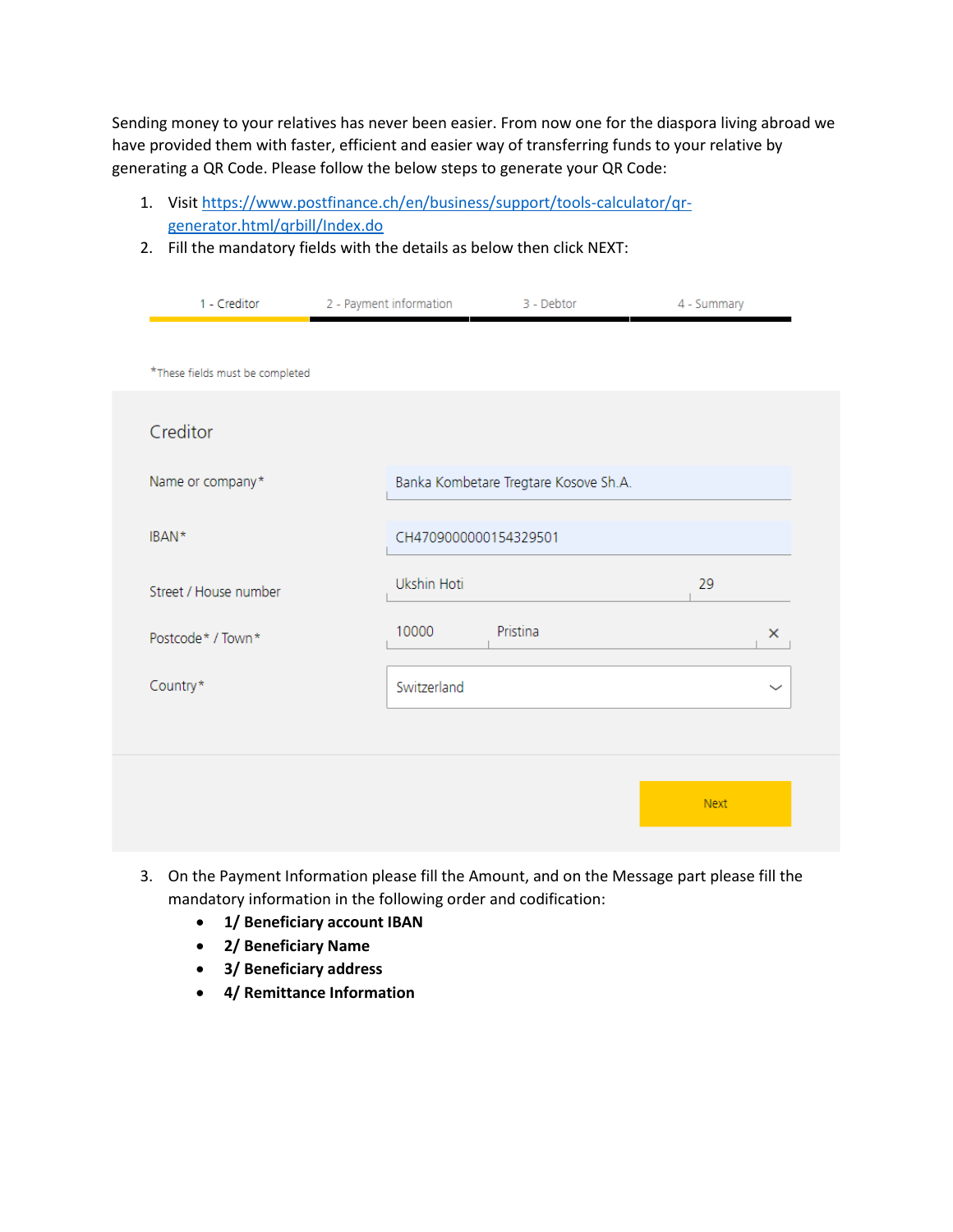| 1 - Creditor                    | 2 - Payment information | 3 - Debtor | 4 - Summary |              |
|---------------------------------|-------------------------|------------|-------------|--------------|
|                                 |                         |            |             |              |
| *These fields must be completed |                         |            |             |              |
| Payment information             |                         |            |             |              |
| Amount                          |                         |            | <b>CHF</b>  | $\checkmark$ |
| Message                         |                         |            |             |              |
|                                 |                         |            |             |              |
|                                 |                         |            |             |              |
|                                 |                         | Back       | Next        |              |
|                                 |                         |            |             |              |

Example:

- **1/ XK05 \*\*\*\*\*\*\*\*\*\*\*\*\*\*\*\***
- **2/ GRANIT ADEM GASHI**
- **3/ Adem Ramadani nr. 6**
- **4/ Transfer**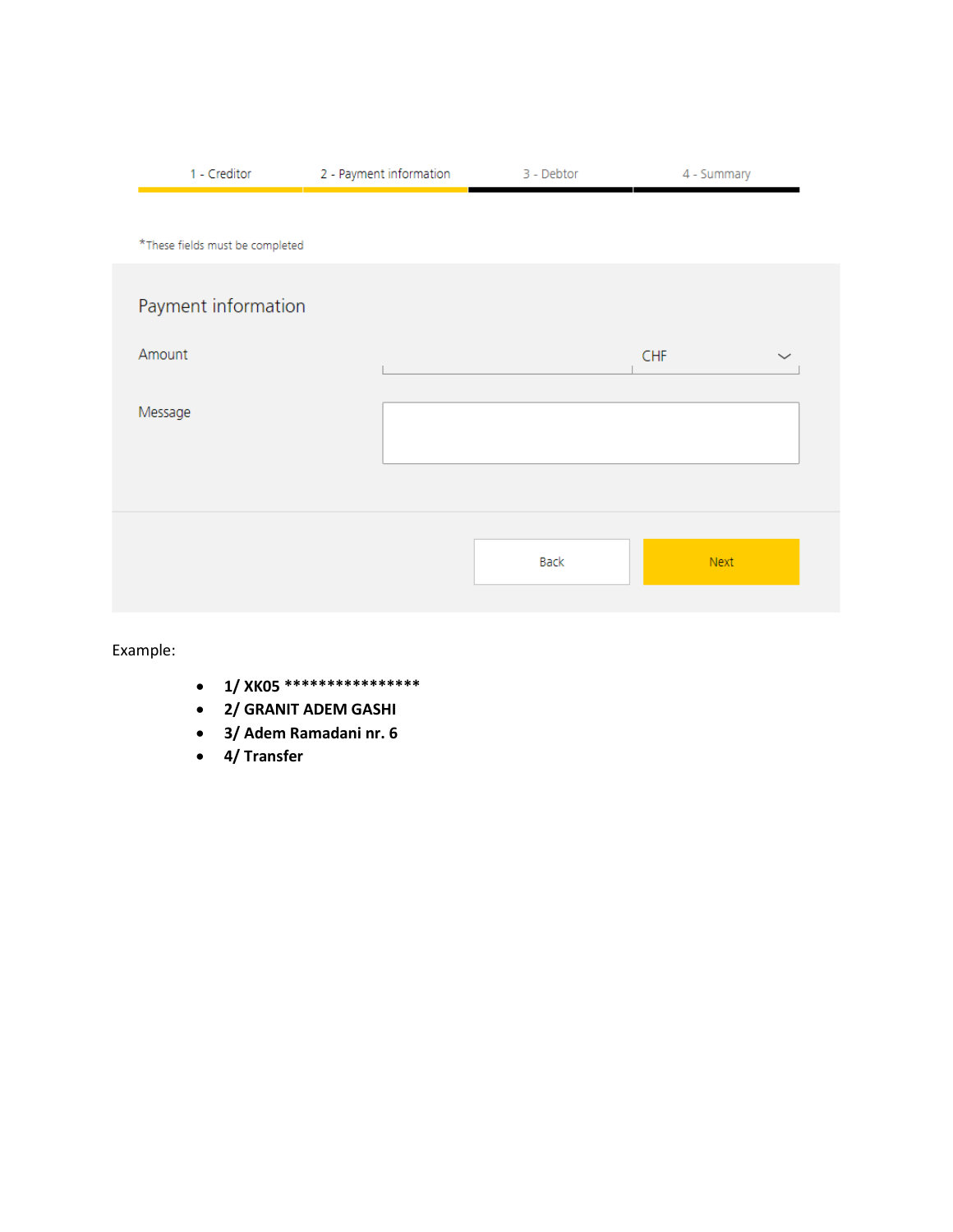| 1 - Creditor                    | 2 - Payment information | 3 - Debtor  | 4 - Summary |
|---------------------------------|-------------------------|-------------|-------------|
| *These fields must be completed |                         |             |             |
|                                 |                         |             |             |
| Debtor                          |                         |             |             |
| Enter debtor*                   | ● Yes                   | <b>No</b>   |             |
| Name or company*                |                         |             |             |
| Street* / House number          |                         |             |             |
| Postcode* / Town*               |                         |             |             |
| Country*                        | Switzerland             |             | $\check{ }$ |
|                                 |                         |             |             |
|                                 |                         | <b>Back</b> | <b>Next</b> |
|                                 |                         |             |             |

## 4. After you will click NEXT you will need to fill the information Sender information as below